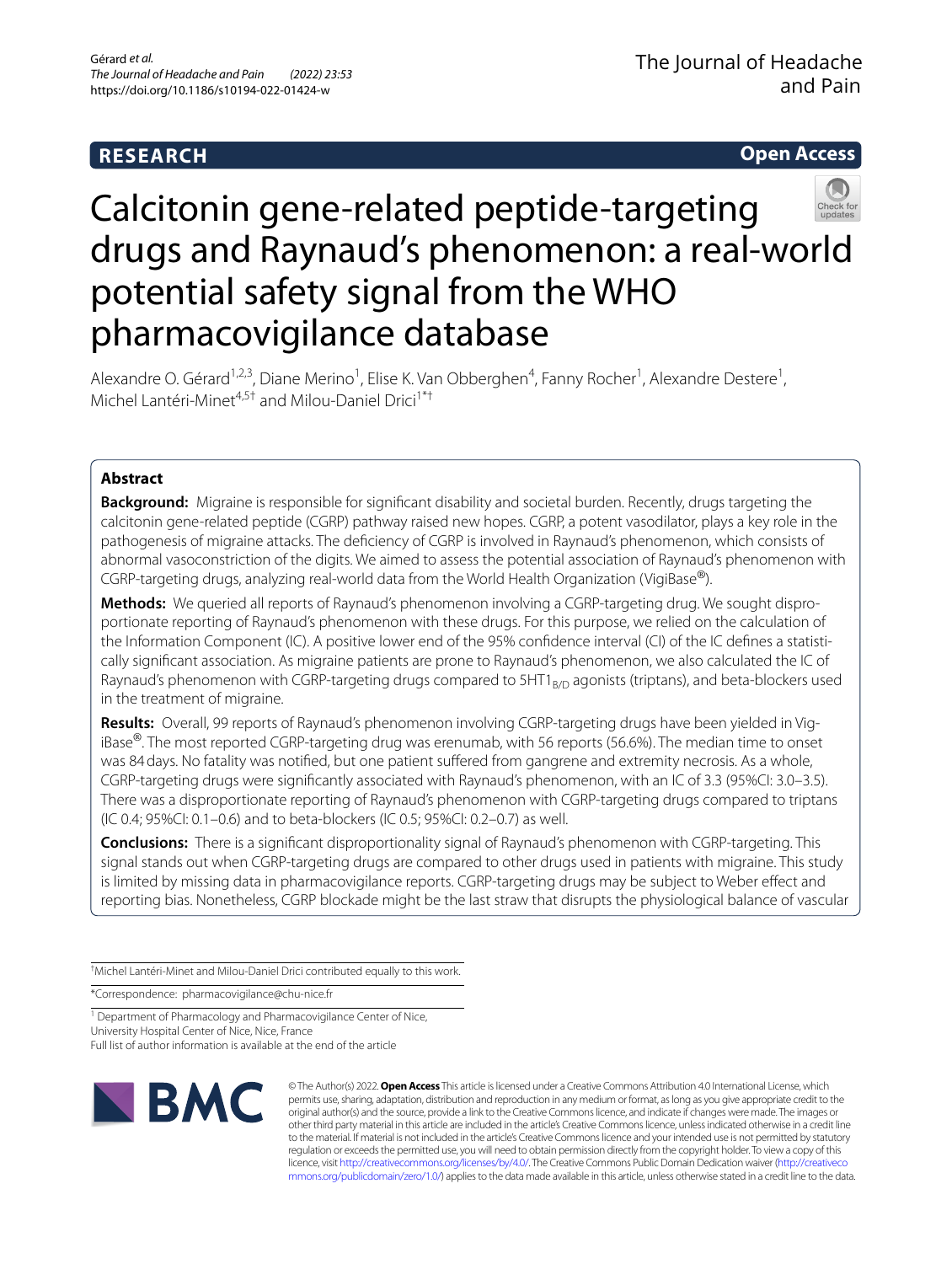response in patients at-risk of Raynaud's phenomenon. Pending further data regarding vascular safety of CGRP-targeting drugs, caution is warranted in these patients.

**Keywords:** CGRP-targeting drugs, CGRP receptor antagonist antibody, Gepants, Migraine, CGRP receptor, Calcitonin gene-related peptide, Raynaud's phenomenon, Pharmacovigilance, Adverse drug reaction

# **Background**

Migraine is a primary headache with complex pathophysiology involving trigeminovascular system activation  $[1, 2]$  $[1, 2]$  $[1, 2]$  $[1, 2]$ . Migraine afflicts almost 15% of the population [[3\]](#page-4-2) and is responsible for significant disability and substantial societal burden [[4\]](#page-4-3). Treatments for migraine patients can be divided into two categories, abortive treatments that relieve headaches, and prophylactic therapy that reduces the frequency of migraine attacks. Unfortunately, drugs used in migraine prevention had so far a limited success, in terms of efficacy as well as patient adherence, due to their side effects [\[5](#page-4-4)].

Recently, a new paradigm-shifting class of drugs targeting the calcitonin gene-related peptide (CGRP) pathway has revolutionized migraine treatment [[6](#page-4-5), [7](#page-5-0)]. CGRP is the main neuropeptide released by the trigeminal nerve, whose signaling may be a key mechanism underlying the pathogenesis of migraine attacks, as CGRP is a potent vasodilator  $[8]$  $[8]$ . Therapeutic strategies to damper CGRP signaling include monoclonal antibodies directed against CGRP (fremanezumab, galcanezumab, eptinezumab), or the CGRP receptor (erenumab), and gepants which are small molecule antagonists of the CGRP receptor (rimegepant, ubrogepant, atogepant) [\[2](#page-4-1), [9](#page-5-2)]. CGRP-targeting drugs are considered to be efective and generally safe but there are still uncertainties [\[2,](#page-4-1) [10](#page-5-3), [11\]](#page-5-4).

Due to their mechanism of action, CGRP-targeting drugs could theoretically induce adverse drug reactions (ADRs) underlain by impaired arterial vasodilation [\[12](#page-5-5)]. It is known that patients with migraine are at increased risk of vascular events [\[13–](#page-5-6)[15\]](#page-5-7). Yet, there is still limited knowledge regarding the vascular outcomes of CGRPtargeting drugs  $[12, 16]$  $[12, 16]$  $[12, 16]$  $[12, 16]$ . The fact that patients with cardiovascular risk factors are often excluded from trial participation led the European Medicines Agency (EMA) to mention such an "important potential risk" in the Risk Management Plan of CGRP-targeting drugs, pending further pharmacovigilance data [[17](#page-5-9)[–19](#page-5-10)].

The deficiency of CGRP is believed to play a role in Raynaud's phenomenon [\[20](#page-5-11), [21\]](#page-5-12). Raynaud's phenomenon is underpinned by a local defect in vascular response. It consists of abnormal vasoconstriction in response to various conditions, like cold temperatures or emotional stress. The consequence is sharply demarcated color changes of the skin of the digits. Raynaud's phenomenon often accompanies migraine [\[22,](#page-5-13) [23\]](#page-5-14). Cases of Raynaud's phenomenon induced or aggravated by CGRP-targeting drugs have recently been reported [\[24](#page-5-15)[–26](#page-5-16)].

We aimed to assess the potential association of Raynaud's phenomenon with CGRP-targeting drugs, relying on real-world data issued from the pharmacovigilance database of the World Health Organization (WHO).

# **Methods**

# **Data source**

The WHO Safety Database (VigiBase®) is managed by the Uppsala Monitoring Center (UMC) [[27\]](#page-5-17). Since 1967, VigiBase® gathers Individual Case Safety Reports issued from the national pharmacovigilance networks of more than 172 countries. These post-marketing reports originate from healthcare professionals, patients, as well as pharmaceutical companies. The anonymity of both patients and reporters is preserved. Each report contains administrative information (country, reporter qualifcation), characteristics of the patients (sex, age), drugs (indication, start and end dates, dose, concomitant drugs), and ADRs (efects, seriousness, onset, outcome).

# **Query**

All CGRP-targeting drugs belong to the N02CD class in the Anatomical Therapeutic Chemical (ATC) classifcation system: atogepant, eptinezumab, erenumab, fremanezumab, galcanezumab, olcegepant, rimegepant, telcagepant, ubrogepant, vazegepant. VigiBase® was queried for all reports containing the Preferred Term (PT) "Raynaud's phenomenon" registered until January 31, 2022, and involving a CGRP-targeting drug (N02CD). In the Medical Dictionary for Regulatory Activities (Med-DRA, version 24.1 [\[28](#page-5-18)]), the PT is defned as the distinct descriptor for a single medical concept [[29\]](#page-5-19). To take into account coding heterogeneity, VigiBase® was also queried for all reports belonging to the High Level Term (HLT) "Peripheral Vasoconstriction, necrosis and vascular insufficiency" (which includes the PT "Raynaud's phenomenon" inter alia) with a CGRP-targeting drug. Quantitative variables were described in terms of medians with interquartile ranges (IQR) and/or minimummaximum ranges (min-max). Qualitative variables were described as numbers and proportions.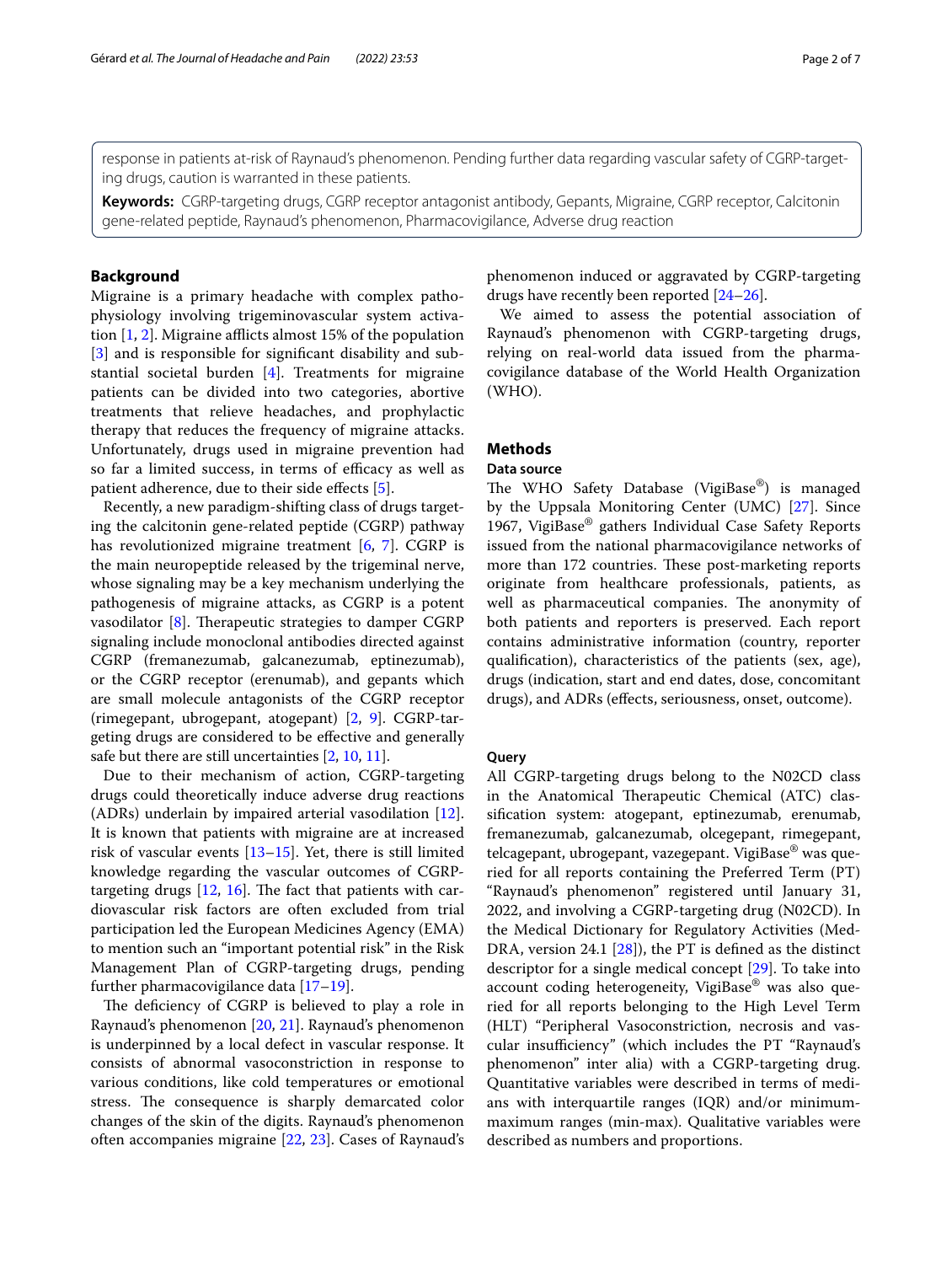# **Disproportionality analysis**

Disproportionality is a case/non-case analysis used to detect pharmacovigilance signals [[30](#page-5-20), [31\]](#page-5-21). If the proportion of reports with a specifc ADR and a given drug (cases) is greater than the proportion of reports with the same ADR and other drugs (non-cases), an association between this drug and the ADR is suggested. Disproportionality can be assessed by the Information Component (IC), derived from a Bayesian confdence propagation neural network  $[32]$  $[32]$ . The IC is a tool validated by UMC. It compares observed and expected numbers of reports with an ADR-drug combination. This tool allows earlier and more specific detection of potential pharmacovigilance signals compared to the other measures, such as the reporting odds ratio. A positive lower end of the 95% confdence interval (CI) of the IC is the common threshold used in statistical signal detection at UMC.

In this study, we used disproportionality to detect whether Raynaud's phenomenon was reported diferentially with CGRP-targeting drugs, as compared to all other combinations of ADRs and active ingredients in VigiBase®. Specifcally, we calculated the IC for the combination of each CGRP-targeting drug with Raynaud's phenomenon. As a sensitivity analysis, the same analysis was performed with the HLT "Peripheral Vasoconstriction, necrosis and vascular insufficiency".

## **Comparative disproportionality**

As migraine patients are prone to Raynaud's phenomenon, we sought whether CGRP-targeting drugs were still disproportionately involved in Raynaud's phenomenon, when compared to  $5HT1<sub>B/D</sub>$  agonists and to beta-blockers (atenolol, metoprolol, nadolol, propranolol, timolol) used in the treatment of migraine. Indeed,  $5HT1<sub>B/D</sub>$ agonists (also known as triptans) and beta-blockers are widely used in patients suffering from migraine. Furthermore, both classes are known to induce Raynaud's phenomenon per se  $[33-36]$  $[33-36]$ . This comparative disproportionality was calculated by the IC  $[37, 38]$  $[37, 38]$  $[37, 38]$  $[37, 38]$  $[37, 38]$ . This additional disproportionality analysis aimed to mitigate the impact of potential confounding factors in patients with migraine and to increase the specifcity of any possible fndings regarding CGRP-targeting drugs.

# **Results**

# **Characteristics of the reports**

As of January 31, 2022, 172 reports involving CGRPtargeting drugs in VigiBase® belonged to the HLT "Peripheral Vasoconstriction, necrosis and vascular insufficiency", including 99 reports under the PT "Raynaud's phenomenon" and 58 reports under the PT "Peripheral coldness".

Regarding reports of Raynaud's phenomenon, most patients were female (86, 92.5%), with a median age of 45 years (IQR: 35-57; min-max: 20-70). The United States issued most reports and physicians were the most frequent reporters (Table [1\)](#page-2-0).

Reports were mainly related to CGRP monoclonal antibodies. The most reported CGRP-targeting drugs were erenumab with 56 reports (56.6%), galcanezumab with 28 reports (28.3), and fremanezumab with 13 reports (13.1%). Ubrogepant and rimegepant accounted for one report each  $(1.0\%)$ . There was no report with eptinezumab, atogepant, or CGRP blockade with a concomitant monoclonal antibody and small molecule CGRP receptor antagonist.

# **Characteristics of reactions**

The median time to onset was 84 days (IQR: 18-383). Median dose was 70mg/month for erenumab (min-max: 70–140), 225mg/month for fremanezumab (min-max: 225–225), and 120mg/month for galcanezumab (minmax: 120–240). The ADR was deemed serious in 15

<span id="page-2-0"></span>**Table 1** Characteristics of the reports of patients with Raynaud's phenomenon involving a CGRP-targeting drug

| <b>Characteristics</b>    | <b>Number</b><br>of reports<br>(%) |
|---------------------------|------------------------------------|
| Age                       |                                    |
| 18-44 years               | 29 (50.0)                          |
| 45-64 years               | 27 (46.6)                          |
| 65-74 years               | 2(3.4)                             |
| Country                   |                                    |
| United States of America  | 62(62.6)                           |
| Italy                     | 10(10.1)                           |
| Germany                   | 5(5.1)                             |
| Spain                     | 4(4.0)                             |
| Ireland                   | 4(4.0)                             |
| Netherlands               | 4(4.0)                             |
| Belgium                   | 2(2.0)                             |
| Switzerland               | 2(2.0)                             |
| Norway                    | 2(2.0)                             |
| Austria                   | 1(1.0)                             |
| United Kingdom            | 1(1.0)                             |
| Iceland                   | 1(1.0)                             |
| Sweden                    | 1(1.0)                             |
| Reporter qualification    |                                    |
| Physician                 | 51(51.5)                           |
| Pharmacist                | 3(3.0)                             |
| Other Health Professional | 16(16.2)                           |
| Consumer                  | 39 (39.4)                          |
|                           |                                    |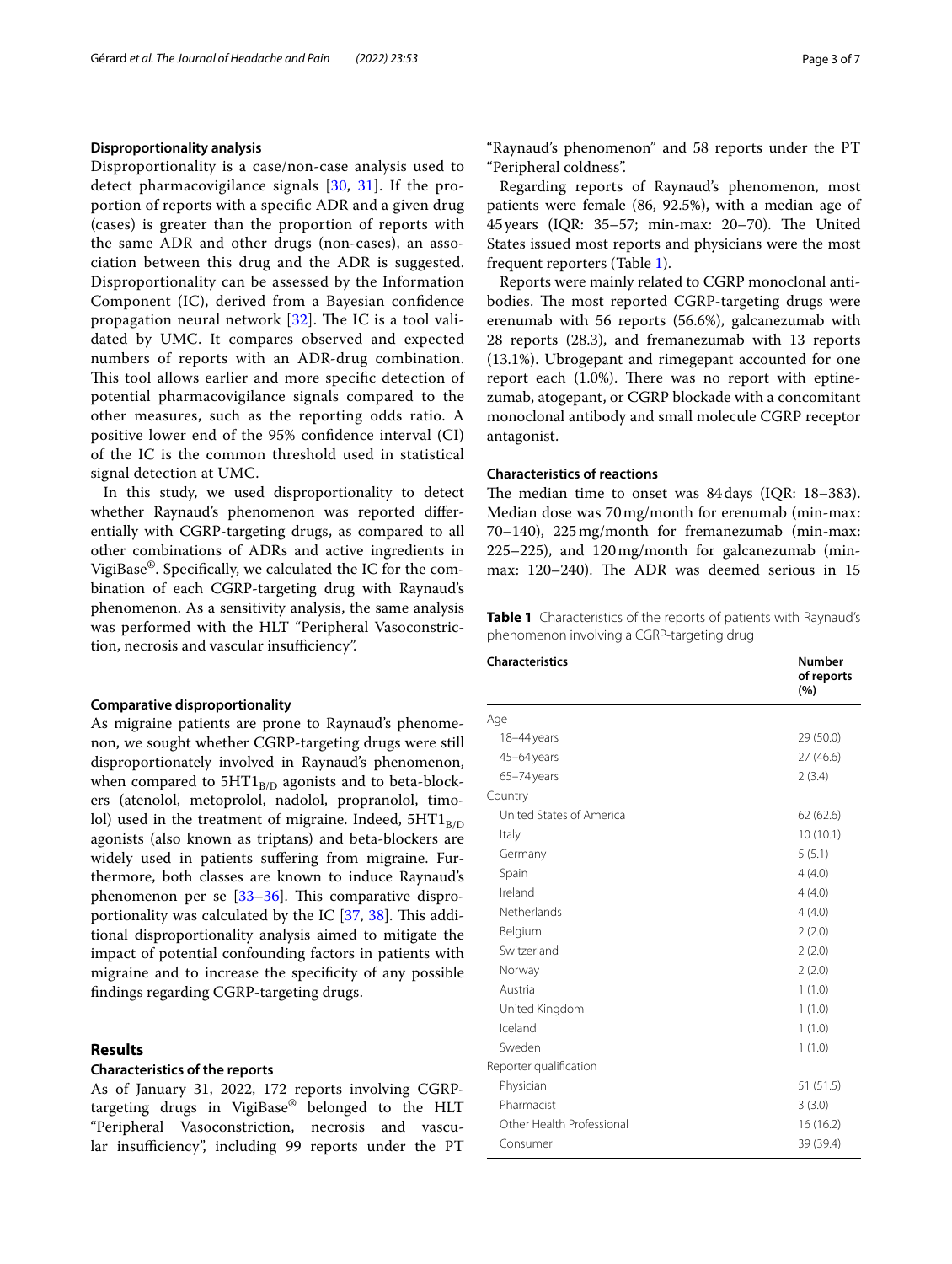reports (15.2%), including 6 disabling and incapacitating cases. No fatality was notifed, but one patient suffered from gangrene and extremity necrosis. The most frequently co-reported MedDRA terms were arthralgia (7 reports, 7.1%), alopecia (5 reports, 5.1%), condition aggravated (5 reports, 5.1%), constipation (4 reports, 4.0%), fatigue (4 reports, 4.0%), skin discoloration (4 reports, 4.0%), and weight increased (4 reports, 4.0%). Suspect co-reported active ingredients include propranolol in 3 reports (3.0%), rizatriptan and nadolol in 2 reports each (2.0%). CGRP antagonist was withdrawn in 23 reports (33.8%). Among 47 reports with available outcomes, Raynaud's phenomenon did not recover in 31 reports (65.9%), was recovering in 3 reports (6.4%) and recovered in 13 reports (27.7%).

#### **Disproportionality analysis**

As a whole, CGRP-targeting drugs were signifcantly associated with Raynaud's phenomenon, with an IC of 3.3 (95%CI: 3.0–3.5). Specifcally, Raynaud's phenomenon was disproportionately reported with erenumab (IC IC 3.2; 95%CI: 2.8–3.5), galcanezumab (IC 3.2; 95%CI: 2.6–3.7) and fremanezumab (IC 3.2; 95%CI: 2.3–3.8). The IC025 of ubrogepant and rimegepant did not reach statistical signifcance.

The whole HLT "Peripheral Vasoconstriction, necrosis and vascular insufficiency" yielded an IC of 0.3 (95%CI: 0.1–0.5). The PT "peripheral coldness" did not reach statistical signifcance (IC 0.37; 95%CI: 0.0–0.72).

#### **Comparison with triptans and beta‑blockers**

As of January 31, 2022, 43 reports of Raynaud's phenomenon were registered in VigiBase® with 5HT1 agonists. Given that 47,417 and 55,506 other ADRs were reported with  $5HT1<sub>B/D</sub>$  agonists and CGRP antagonists, respectively, the comparative IC of Raynaud's phenomenon with CGRP antagonists was 0.4 (95%CI: 0.1–0.6).

Likewise, 142 reports of Raynaud's phenomenon were registered with the beta-blockers atenolol, metoprolol, nadolol, propranolol and timolol. Given that 129,222 other ADRs were reported with those beta-blockers, the comparative IC of Raynaud's phenomenon with CGRP antagonists was 0.5 (95%CI: 0.2–0.7).

## **Discussion**

Our analysis of the international pharmacovigilance database highlights a signifcant disproportionality signal of Raynaud's phenomenon with CGRP-targeting drugs. This signal stands out even when CGRP-targeting drugs are compared to triptans. Yet, triptans are acute treatments of migraine, used in a similar population, and are known to induce Raynaud's phenomenon [[33,](#page-5-23) [34](#page-5-27)]. CGRP-targeting drugs are also more likely to be reported for Raynaud's phenomenon than beta-blockers used as preventive treatments.

Women were represented in the overwhelming majority of reports, probably owing to the epidemiology of both migraine and Raynaud's phenomenon [[4,](#page-4-3) [39](#page-5-28)[–42](#page-5-29)]. Furthermore, a hormonal infuence on capsaicin-induced CGRP-mediated vasodilation of the skin has been described [\[43](#page-5-30)]. In our study, three CGRP monoclonal antibodies accounted for all but two reports. Erenumab, the front-runner of its class was the most frequently represented. Indeed, the oral small molecule CGRP antagonists were associated to Raynaud's phenomenon in two reports only. This probably reflects the fact that ubrogepant and rimegepant are more recent, and less extensively used thus far. Moreover, ubrogepant and rimegepant are acute migraine treatments, so patients might be exposed to their potential ADRs for a shorter period, possibly decreasing the frequency of Raynaud's phenomenon [[44\]](#page-5-31).

The involvement of the deficiency of CGRP in the pathogenesis of Raynaud's phenomenon has been described as far back as the 1990s  $[20, 21]$  $[20, 21]$  $[20, 21]$  $[20, 21]$  $[20, 21]$ . These findings led to consider CGRP as a possible candidate to treat Raynaud's phenomenon and systemic sclerosis [[45–](#page-5-32)[47\]](#page-5-33). In fact, CGRP receptor activation results in vasorelaxation and dilation of blood vessels [\[8](#page-5-1), [48](#page-5-34)]. This mechanism likely underpins the involvement of CGRPtargeting drugs in Raynaud's phenomenon. Accordingly, by decreasing CGRP release, triptans may alleviate migraine and in some cases induce Raynaud's phenomenon [[49,](#page-5-35) [50\]](#page-6-0).

Yet, according to clinical trials, the cardiovascular safety profle of CGRP-targeting drugs is thus far reassuring  $[51]$ . The rate of vascular events between CGRPtargeting drugs and placebo-treated patients does not difer [\[12](#page-5-5), [52](#page-6-2), [53\]](#page-6-3). Nonetheless, real-life post-marketing pharmacovigilance data are extracted from a larger, nonselected, population of long-term treated patients. These data are paramount to detect a signal for potential ADRs, that might have escaped initial scrutiny [\[54](#page-6-4)].

In fact, in 2019, three cases of Raynaud's phenomenon induced or exacerbated by CGRP monoclonal antibodies have been reported  $[24]$  $[24]$  $[24]$ . In addition, the safety of CGRP-targeting drugs among patients with Raynaud's phenomenon has recently been assessed [[25](#page-5-36)]. Microvascular complications occurred in 9 of 169 patients (5.3%), ranging from worsening Raynaud's phenomenon to gangrene, requiring distal digit amputation. Broadly speaking, the long-term efects of CGRP blockade, especially in conditions of acute ischemia, still raise many questions [[51](#page-6-1), [55](#page-6-5), [56\]](#page-6-6).

The present study has several limitations. This signal, highlighted by the statistical analysis of quantitative data, needs further qualitative assessment. Despite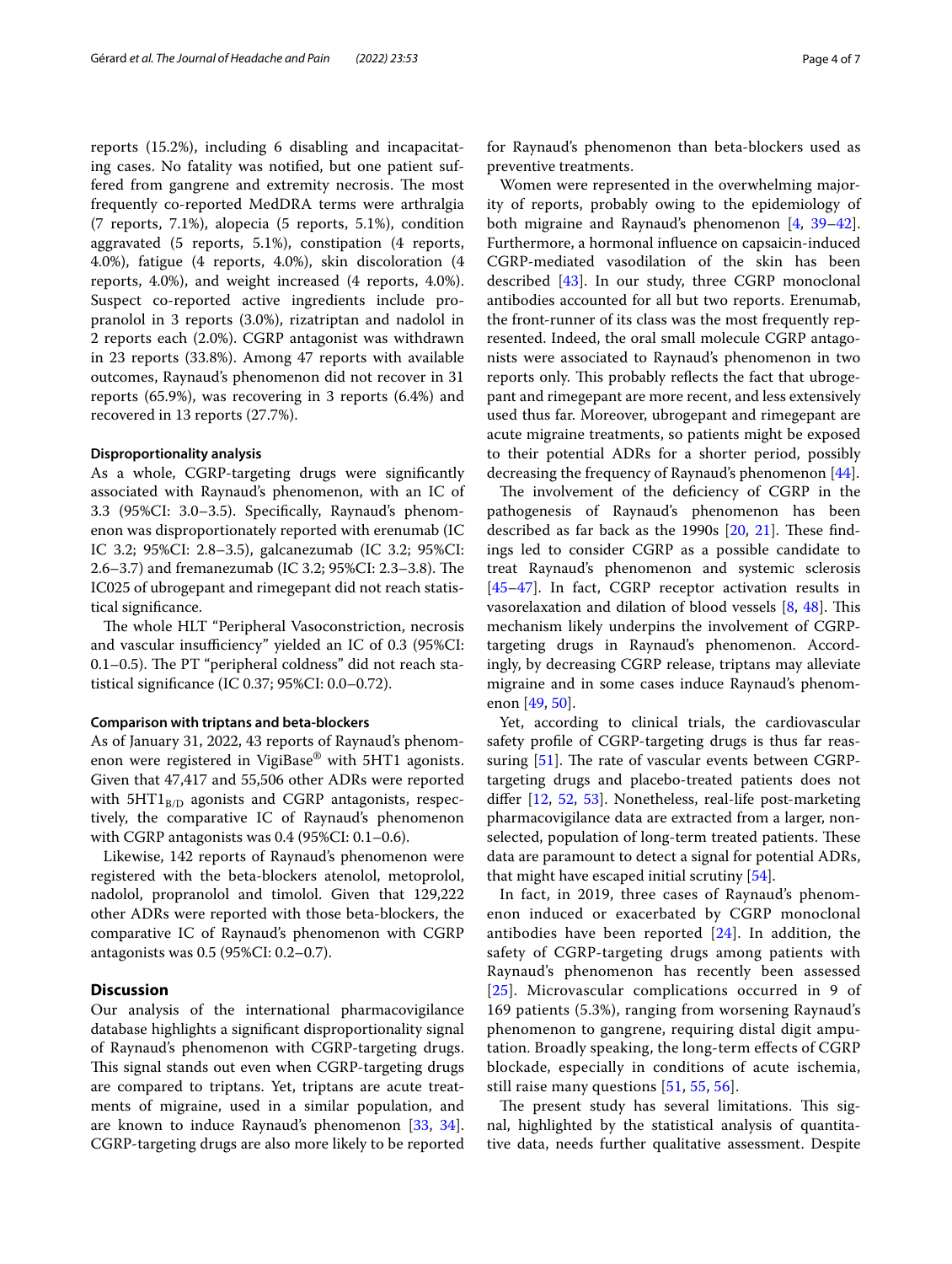the disproportionality analysis and the comparison with Raynaud's phenomenon reported with triptans and betablockers, we cannot rule out the possibility that some reports were wrongly attributed to CGRP-targeting drugs. Available clinical data are too scarce to distinguish with certainty an aggravation of a preexisting Raynaud phenomenon from the new onset of a Raynaud phenomenon. Likewise, heterogeneity in the coding of outcomes prevents from precisely assessing the reversibility of Raynaud's phenomenon. Indeed, some recoveries may apply to an isolated episode of Raynaud phenomenon, while others may relate to all Raynaud's crises broadly. Another confounding factor may be that CGRP-targeting drugs are used in patients with severe migraines, possibly at higher risk of Raynaud's phenomenon (even if no correlation has been described to date). Besides, our signal may be confounded by the Weber efect, whereby recent drugs are subject to a rise in ADR reporting during their frst years of marketing [\[57](#page-6-7), [58\]](#page-6-8). Healthcare professionals might also have been infuenced by the notoriety bias due to increased awareness towards vascular safety of CGRP blockade [\[59](#page-6-9)]. Beta-blockers are not a perfect control group, as they are not exclusively used in patients with migraine. Head-to-head comparisons between drugs classes should not be extrapolated on. Pharmacovigilance studies cannot draw defnite conclusions regarding the causal relationship between CGRP antagonists and Raynaud's phenomenon. Nonetheless, the underlying mechanism appears plausible.

# **Conclusions**

CGRP blockade might be the last straw that disrupts the physiological balance of vascular response in patients atrisk of Raynaud's phenomenon. Although uncommon, Raynaud's phenomenon triggered or aggravated by CGRP blockade may lead to serious complications. Pending further long-term data regarding vascular safety of CGRPtargeting drugs, caution is warranted when considering the use of those promising drugs in patients at-risk of Raynaud's phenomenon.

#### **Abbreviations**

ADR: Adverse Drug Reaction; ATC: Anatomical Therapeutic Chemical; CGRP: Calcitonin Gene-Related Peptide; CI: Confdence Interval; EMA: European Medicines Agency; HLT: High Level Term; IC: Information Component; IQR: InterQuartile Range; MedDRA: Medical Dictionary for Regulatory Activities; Min-max: Minimum-maximum; PT: Preferred Term; UMC: Uppsala Monitoring Center; WHO: World Health Organization.

#### **Acknowledgements**

The authors acknowledge the UMC who manages and provided the data used in the present study. Access to VigiBase® is available without fees to Dr. Fanny Rocher. The views expressed in this article are the authors' personal views and may not be understood or quoted as being made on behalf of or reflect the position of the ANSM, the EMA, the WHO, or one of their committees or working parties.

#### **Authors' contributions**

AOG, DM, EKVO, AD, ML-M, MDD wrote the manuscript. AOG, DM, ML-M, MDD designed the research. AOG, DM, FR performed the research. AOG, DM analyzed the data. All authors read and approved the fnal manuscript.

# **Authors' information**

Not applicable.

#### **Funding**

The authors do declare there is no source of funding for this study.

#### **Availability of data and materials**

The data that support the fndings of this study are available from Uppsala Monitoring Center (UMC) but restrictions apply to the availability of these data, which were used under license for the current study, and so are not publicly available. Access to VigiBase® is available without fees to Dr. Fanny Rocher. Data are however available from the authors upon reasonable request and with permission of UMC.

#### **Declarations**

#### **Ethics approval and consent to participate**

Ethics committee approval was not required for this observational study because the analysis was carried out on an anonymized pharmacovigilance database.

**Consent for publication** Not applicable.

# **Competing interests**

ML-M reports personal fee for advisory boards, speaker panels or investigation studies from Allergan, Amgen, Astellas, ATI, BMS, Boehringer, Boston Scientifc, CoLucid, Convergence, GlaxoSmithKline, Grunenthal, Lilly, Lundbeck, Medtronic, MSD, Novartis, Pfzer, ReckittBenckiser, Saint-Jude, Sanof-Aventis, Teva, UCB, UPSA and Zambon.

All other authors do declare no competing interest.

#### **Author details**

<sup>1</sup> Department of Pharmacology and Pharmacovigilance Center of Nice, University Hospital Center of Nice, Nice, France. <sup>2</sup> Department of Nephrology-Dialysis-Transplantation, University Hospital Center of Nice, Nice, France.<sup>3</sup> Laboratory of Molecular Physio Medicine (LP2M), UMR 7370, CNRS, University Côte d'Azur, Nice, France. <sup>4</sup> Pain Department and FHU InovPain, University Hospital Center of Nice and Côte d'Azur University, Nice, France.<sup>5</sup> Migraine and Trigeminal Pain, UMR 1107, INSERM, Auvergne University, Clermont‑Ferrand, France.

# Received: 26 March 2022 Accepted: 27 April 2022 Published online: 03 May 2022

#### **References**

- <span id="page-4-0"></span>Gross EC, Lisicki M, Fischer D et al (2019) The metabolic face of migraine — from pathophysiology to treatment. Nat Rev Neurol 15:627–643.<https://doi.org/10.1038/s41582-019-0255-4>
- <span id="page-4-1"></span>2. de Vries T, Villalón CM, MaassenVanDenBrink A (2020) Pharmacological treatment of migraine: CGRP and 5-HT beyond the triptans. Pharmacol Ther 211:107528. <https://doi.org/10.1016/j.pharmthera.2020.107528>
- <span id="page-4-2"></span>3. Steiner TJ, Stovner LJ, Birbeck GL (2013) Migraine: the seventh disabler. J Headache Pain 14:1. <https://doi.org/10.1186/1129-2377-14-1>
- <span id="page-4-3"></span>4. Vos T, Abajobir AA, Abate KH et al (2017) Global, regional, and national incidence, prevalence, and years lived with disability for 328 diseases and injuries for 195 countries, 1990-2016: a systematic analysis for the global burden of disease study 2016. Lancet 390:1211–1259. [https://doi.org/10.1016/S0140-6736\(17\)32154-2](https://doi.org/10.1016/S0140-6736(17)32154-2)
- <span id="page-4-4"></span>5. Bigal M, Rapoport A, Aurora S et al (2007) Satisfaction with current migraine therapy: experience from 3 centers in US and Sweden. Headache 47:475–479. <https://doi.org/10.1111/j.1526-4610.2007.00752.x>
- <span id="page-4-5"></span>6. Villalón CM, Olesen J (2009) The role of CGRP in the pathophysiology of migraine and efficacy of CGRP receptor antagonists as acute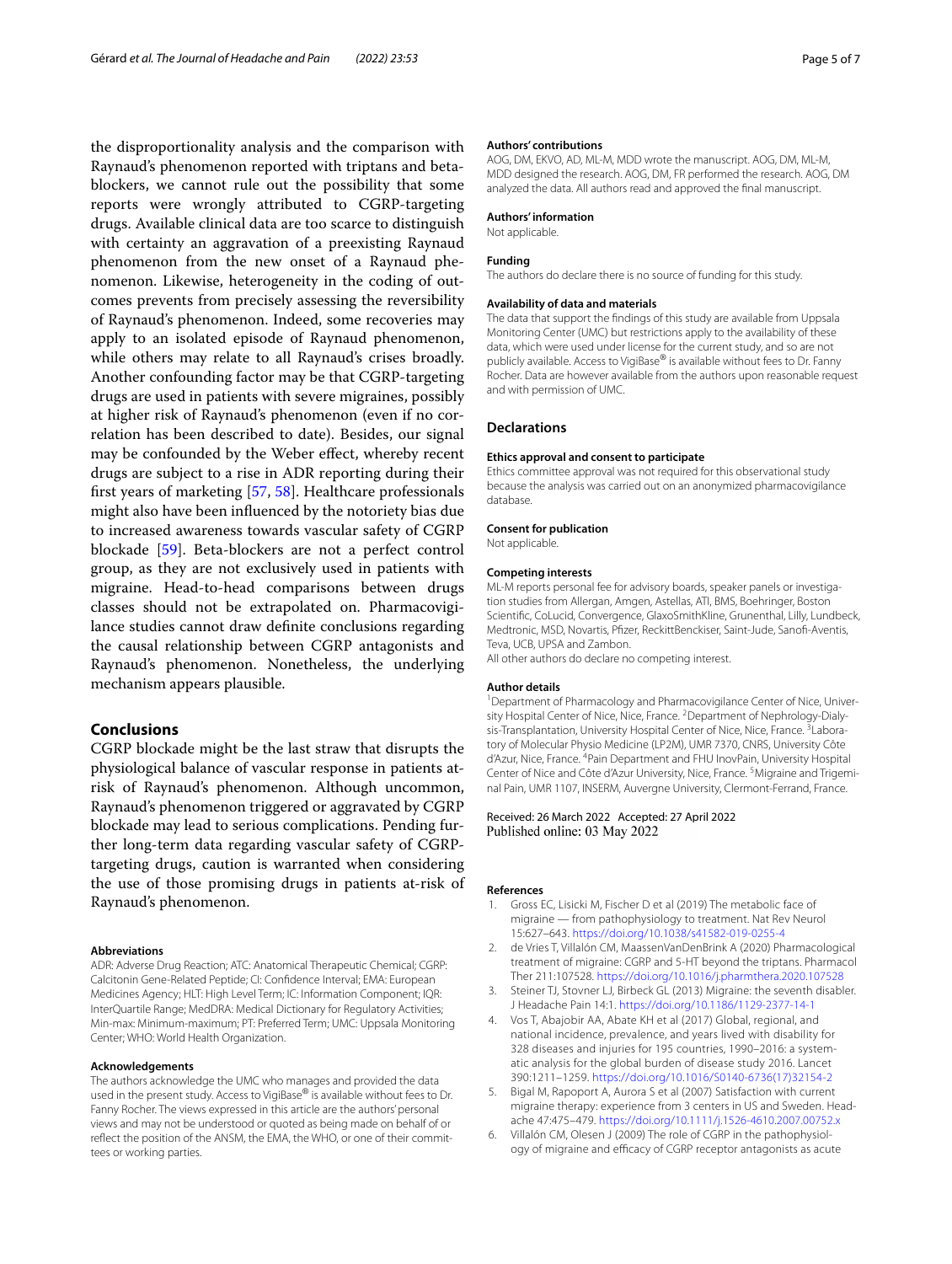antimigraine drugs. Pharmacol Ther 124:309–323. [https://doi.org/10.](https://doi.org/10.1016/j.pharmthera.2009.09.003) [1016/j.pharmthera.2009.09.003](https://doi.org/10.1016/j.pharmthera.2009.09.003)

- <span id="page-5-0"></span>7. Urits I, Jones MR, Gress K et al (2019) CGRP antagonists for the treatment of chronic migraines: a comprehensive review. Curr Pain Headache Rep 23:29. <https://doi.org/10.1007/s11916-019-0768-y>
- <span id="page-5-1"></span>8. Edvinsson L, Haanes KA, Warfvinge K, Krause DN (2018) CGRP as the target of new migraine therapies — successful translation from bench to clinic. Nat Rev Neurol 14:338–350. [https://doi.org/10.1038/](https://doi.org/10.1038/s41582-018-0003-1) [s41582-018-0003-1](https://doi.org/10.1038/s41582-018-0003-1)
- <span id="page-5-2"></span>9. Tao X, Yan Z, Meng J et al (2022) The efficacy and safety of atogepant for the prophylactic treatment of migraine: evidence from randomized controlled trials. J Headache Pain 23:19. [https://doi.org/10.1186/](https://doi.org/10.1186/s10194-022-01391-2) [s10194-022-01391-2](https://doi.org/10.1186/s10194-022-01391-2)
- <span id="page-5-3"></span>10. Al-Hassany L, Goadsby PJ, Danser AHJ, MaassenVanDenBrink A (2022) Calcitonin gene-related peptide-targeting drugs for migraine: how pharmacology might inform treatment decisions. Lancet Neurol 21:284–294. [https://doi.org/10.1016/S1474-4422\(21\)00409-9](https://doi.org/10.1016/S1474-4422(21)00409-9)
- <span id="page-5-4"></span>11. Diener HC (2022) CGRP-targeted drugs for migraine: still many uncertainties. Lancet Neurol 21:209–210. [https://doi.org/10.1016/S1474-](https://doi.org/10.1016/S1474-4422(21)00468-3) [4422\(21\)00468-3](https://doi.org/10.1016/S1474-4422(21)00468-3)
- <span id="page-5-5"></span>12. Kudrow D, Pascual J, Winner PK et al (2020) Vascular safety of erenumab for migraine prevention. Neurology 94:e497–e510. [https://doi.org/10.](https://doi.org/10.1212/WNL.0000000000008743) [1212/WNL.0000000000008743](https://doi.org/10.1212/WNL.0000000000008743)
- <span id="page-5-6"></span>13. Kurth T, Rist PM, Ridker PM et al (2020) Association of Migraine with Aura and Other Risk Factors with Incident Cardiovascular Disease in women. JAMA 323:2281–2289. <https://doi.org/10.1001/jama.2020.7172>
- 14. Øie LR, Kurth T, Gulati S, Dodick DW (2020) Migraine and risk of stroke. J Neurol Neurosurg Psychiatry 91:593–604. [https://doi.org/10.1136/](https://doi.org/10.1136/jnnp-2018-318254) [jnnp-2018-318254](https://doi.org/10.1136/jnnp-2018-318254)
- <span id="page-5-7"></span>15. Magalhães JE, Sampaio Rocha-Filho PA (2018) Migraine and cerebrovascular diseases: epidemiology, pathophysiological, and clinical considerations. Headache: the journal of head and face. Pain 58:1277–1286. <https://doi.org/10.1111/head.13378>
- <span id="page-5-8"></span>16. Favoni V, Giani L, Al-Hassany L et al (2019) CGRP and migraine from a cardiovascular point of view: what do we expect from blocking CGRP? J Headache Pain 20:27.<https://doi.org/10.1186/s10194-019-0979-y>
- <span id="page-5-9"></span>17. EMA AIMOVIG (erenumab): Summary of the risk management plan. [https://www.ema.europa.eu/en/documents/rmp-summary/aimovig](https://www.ema.europa.eu/en/documents/rmp-summary/aimovig-epar-risk-management-plan-summary_en.pdf) [epar-risk-management-plan-summary\\_en.pdf.](https://www.ema.europa.eu/en/documents/rmp-summary/aimovig-epar-risk-management-plan-summary_en.pdf) Accessed 1 Feb 2022
- 18. EMA EMGALITY (galcanezumab): Summary of the risk management plan. [https://www.ema.europa.eu/en/documents/rmp-summary/](https://www.ema.europa.eu/en/documents/rmp-summary/emgality-epar-risk-management-plan-summary_en.pdf) [emgality-epar-risk-management-plan-summary\\_en.pdf.](https://www.ema.europa.eu/en/documents/rmp-summary/emgality-epar-risk-management-plan-summary_en.pdf) Accessed 1 Feb 2022
- <span id="page-5-10"></span>19. EMA AJOVY (fremanezumab): Summary of the risk management plan. [https://www.ema.europa.eu/en/documents/rmp-summary/ajovy](https://www.ema.europa.eu/en/documents/rmp-summary/ajovy-epar-risk-management-plan-summary_en.pdf) [epar-risk-management-plan-summary\\_en.pdf.](https://www.ema.europa.eu/en/documents/rmp-summary/ajovy-epar-risk-management-plan-summary_en.pdf) Accessed 1 Feb 2022
- <span id="page-5-11"></span>20. Bunker CB, Dowd PM, Terenghi G et al (1990) Defciency of calcitonin gene-related peptide in Raynaud's phenomenon. Lancet 336:1530– 1533. [https://doi.org/10.1016/0140-6736\(90\)93307-B](https://doi.org/10.1016/0140-6736(90)93307-B)
- <span id="page-5-12"></span>21. Bunker CB, Goldsmith PC, Leslie TA et al (1996) Calcitonin gene-related peptide, endothelin-1, the cutaneous microvasculature and Raynaud's phenomenon. Br J Dermatol 134:399–406
- <span id="page-5-13"></span>22. Zahavi I, Chagnac A, Hering R et al (1984) Prevalence of Raynaud's phenomenon in patients with migraine. Arch Intern Med 144:742–744
- <span id="page-5-14"></span>23. Voulgari PV, Alamanos Y, Papazisi D et al (2000) Prevalence of Raynaud's phenomenon in a healthy Greek population. Ann Rheum Dis 59:206– 210.<https://doi.org/10.1136/ard.59.3.206>
- <span id="page-5-15"></span>24. Evans RW (2019) Raynaud's phenomenon associated with calcitonin gene-related peptide monoclonal antibody antagonists. Headache: the journal of head and face. Pain 59(1360–1364). [https://doi.org/10.](https://doi.org/10.1111/head.13596) [1111/head.13596](https://doi.org/10.1111/head.13596)
- <span id="page-5-36"></span>25. Breen ID, Brumfel CM, Patel MH et al (2021) Evaluation of the safety of calcitonin gene-related peptide antagonists for migraine treat‑ ment among adults with Raynaud phenomenon. JAMA Netw Open 4:e217934.<https://doi.org/10.1001/jamanetworkopen.2021.7934>
- <span id="page-5-16"></span>26. Manickam AH, Buture A, Tomkins E, Ruttledge M (2021) Raynaud's phenomenon secondary to erenumab in a patient with chronic migraine. Clin Case Rep 9:e04625. <https://doi.org/10.1002/ccr3.4625>
- <span id="page-5-17"></span>27. VigiBase UMC | Analytics in VigiLyze. [https://www.who-umc.org/vigibase/](https://www.who-umc.org/vigibase/vigilyze/analytics-in-vigilyze/) [vigilyze/analytics-in-vigilyze/.](https://www.who-umc.org/vigibase/vigilyze/analytics-in-vigilyze/) Accessed 3 Sep 2021
- <span id="page-5-18"></span>28. Welcome to MedDRA | MedDRA. [https://www.meddra.org/.](https://www.meddra.org/) Accessed 14 Nov 2020
- <span id="page-5-19"></span>29. MedDRA Hierarchy | MedDRA. [https://www.meddra.org/how-to-use/](https://www.meddra.org/how-to-use/basics/hierarchy) [basics/hierarchy.](https://www.meddra.org/how-to-use/basics/hierarchy) Accessed 3 Sep 2021
- <span id="page-5-20"></span>30. Bate A, Evans SJW (2009) Quantitative signal detection using spontaneous ADR reporting: QUANTITATIVE SIGNAL DETECTION. Pharmacoepidem Drug Safe 18:427–436. <https://doi.org/10.1002/pds.1742>
- <span id="page-5-21"></span>31. Salem J-E, Manouchehri A, Moey M et al (2018) Cardiovascular toxicities associated with immune checkpoint inhibitors: an observational, retrospective, pharmacovigilance study. Lancet Oncol 19:1579–1589. [https://doi.org/10.1016/S1470-2045\(18\)30608-9](https://doi.org/10.1016/S1470-2045(18)30608-9)
- <span id="page-5-22"></span>32. Bate A, Lindquist M, Edwards IR et al (1998) A Bayesian neural network method for adverse drug reaction signal generation. Eur J Clin Pharmacol 54:315–321.<https://doi.org/10.1007/s002280050466>
- <span id="page-5-23"></span>33. FDA IMITREX (sumatriptan): label. [https://www.accessdata.fda.gov/](https://www.accessdata.fda.gov/drugsatfda_docs/label/2013/020132s028,020626s025lbl.pdf) [drugsatfda\\_docs/label/2013/020132s028,020626s025lbl.pdf](https://www.accessdata.fda.gov/drugsatfda_docs/label/2013/020132s028,020626s025lbl.pdf). Accessed 1 Feb 2022
- <span id="page-5-27"></span>34. Bouquet E, Lavigne C, Urbanski G, Lainé-Cessac P (2015) Les syndromes de Raynaud d'origine médicamenteuse : analyse des données de la base nationale de pharmacovigilance. La Revue de Médecine Interne 36:A44. <https://doi.org/10.1016/j.revmed.2015.03.273>
- 35. Marshall AJ, Roberts CJ, Barritt DW (1976) Raynaud's phenomenon as side efect of beta-blockers in hypertension. Br Med J 1:1498–1499. <https://doi.org/10.1136/bmj.1.6024.1498>
- <span id="page-5-24"></span>36. Khouri C, Blaise S, Carpentier P et al (2016) Drug-induced Raynaud's phe‑ nomenon: beyond β-adrenoceptor blockers. Br J Clin Pharmacol 82:6–16. <https://doi.org/10.1111/bcp.12912>
- <span id="page-5-25"></span>37. Renoud L, Khouri C, Revol B et al (2021) Association of Facial Paralysis with mRNA COVID-19 vaccines: a disproportionality analysis using the World Health Organization Pharmacovigilance database. JAMA Intern Med 181:1243–1245.<https://doi.org/10.1001/jamainternmed.2021.2219>
- <span id="page-5-26"></span>38. Norén GN, Hopstadius J, Bate A (2013) Shrinkage observed-toexpected ratios for robust and transparent large-scale pattern discovery. Stat Methods Med Res 22:57–69. [https://doi.org/10.1177/09622](https://doi.org/10.1177/0962280211403604) [80211403604](https://doi.org/10.1177/0962280211403604)
- <span id="page-5-28"></span>39. Manzoni GC, Torelli P (2003) Epidemiology of migraine. J Headache Pain 4:s18–s22. <https://doi.org/10.1007/s101940300003>
- 40. Caponnetto V, Deodato M, Robotti M et al (2021) Comorbidities of primary headache disorders: a literature review with meta-analysis. J Headache Pain 22:71. <https://doi.org/10.1186/s10194-021-01281-z>
- 41. Burch RC, Loder S, Loder E, Smitherman TA (2015) The prevalence and burden of migraine and severe headache in the United States: updated statistics from government health surveillance studies. Headache: the journal of head and face. Pain 55:21–34.<https://doi.org/10.1111/head.12482>
- <span id="page-5-29"></span>42. Suter LG, Murabito JM, Felson DT, Fraenkel L (2005) The incidence and natural history of Raynaud's phenomenon in the community. Arthritis Rheum 52:1259–1263. <https://doi.org/10.1002/art.20988>
- <span id="page-5-30"></span>43. Vermeersch S, Frederiks P, Maassen VandenBrink A, de Hoon J (2013) Capsaicin-induced CGRP-mediated vasodilatation of the human skin: infuence of gender, female hormones and migraine. J Headache Pain 14:P124.<https://doi.org/10.1186/1129-2377-14-S1-P124>
- <span id="page-5-31"></span>44. Kielbasa W, Helton DL (2019) A new era for migraine: pharmacokinetic and pharmacodynamic insights into monoclonal antibodies with a focus on galcanezumab, an anti-CGRP antibody. Cephalalgia 39:1284–1297. <https://doi.org/10.1177/0333102419840780>
- <span id="page-5-32"></span>45. Bunker CB, Reavley C, Dowd PM, O'Shaughnessy DJ (1993) Calcitonin gene-related peptide in treatment of severe peripheral vascular insuffciency in Raynaud's phenomenon. Lancet 342:80–83. [https://doi.org/10.](https://doi.org/10.1016/0140-6736(93)91286-U) [1016/0140-6736\(93\)91286-U](https://doi.org/10.1016/0140-6736(93)91286-U)
- 46. Raynaud A, Cohen R, Modigliani E (1994) Calcitonin gene-related peptide (CGRP). Presse Med 23:171–175
- <span id="page-5-33"></span>47. Uslu U, Streiff L, Sticherling M (2018) Systemic therapy with calcitonin has positive clinical efects on systemic sclerosis in patients with cutaneous manifestations. Eur J Dermatol 28:364–369. [https://doi.org/10.1684/ejd.](https://doi.org/10.1684/ejd.2018.3300) [2018.3300](https://doi.org/10.1684/ejd.2018.3300)
- <span id="page-5-34"></span>48. Russell FA, King R, Smillie S-J et al (2014) Calcitonin gene-related peptide: physiology and pathophysiology. Physiol Rev 94:1099–1142. [https://doi.](https://doi.org/10.1152/physrev.00034.2013) [org/10.1152/physrev.00034.2013](https://doi.org/10.1152/physrev.00034.2013)
- <span id="page-5-35"></span>49. Arvieu L, Mauborgne A, Bourgoin S et al (1996) Sumatriptan inhibits the release of CGRP and substance P from the rat spinal cord. Neuroreport 7:1973–1976. <https://doi.org/10.1097/00001756-199608120-00023>